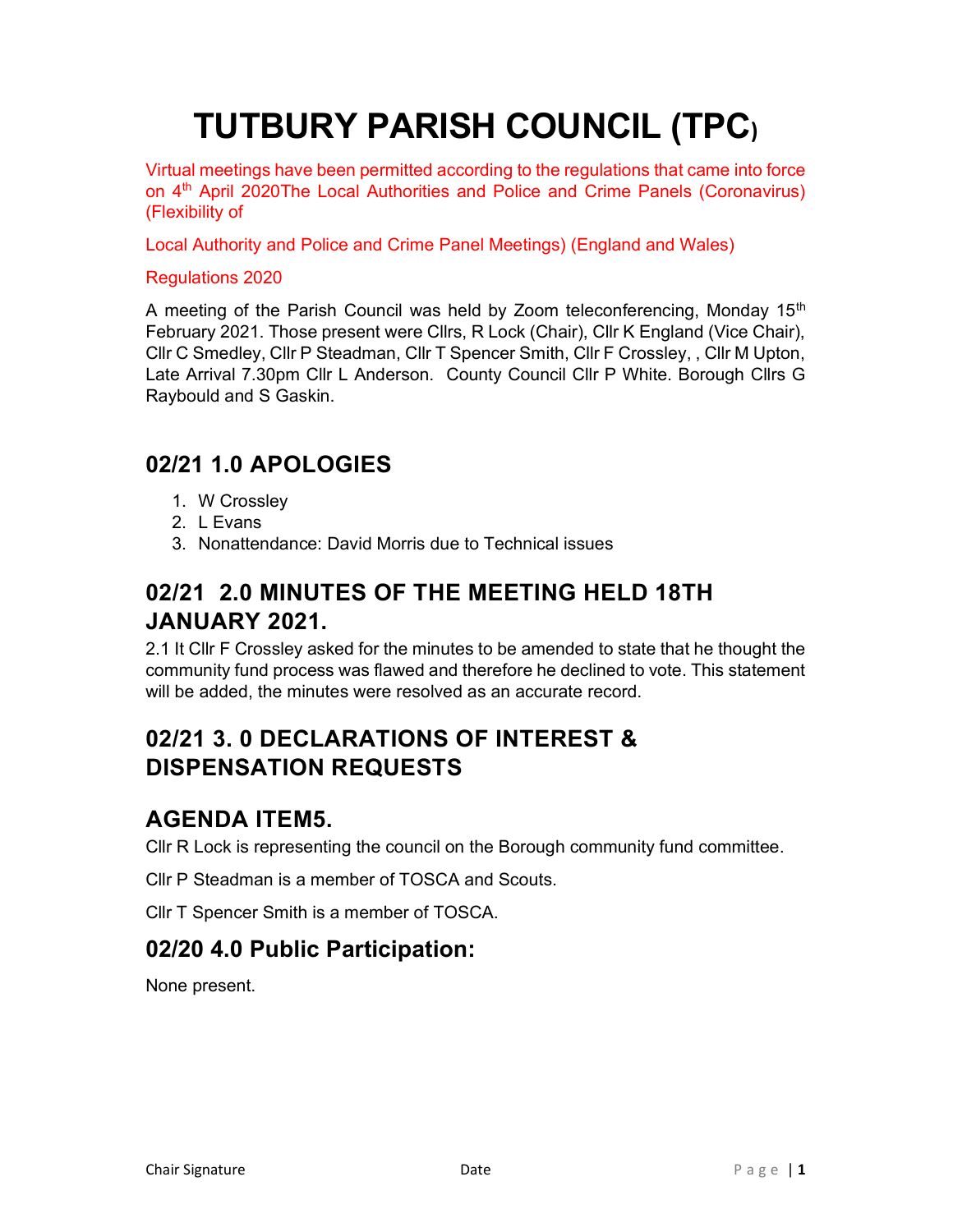### 02/21 5.0 TO DISCUSS THE TUTBURY COMMUNITY £250K FUND WITH ESBC DEPUTY LEADER GEORGE ALLEN.

5.1 All applications are reviewed before deciding on awards. The Borough council will wait until the June deadline. If not all of the fund is applied for then those who have applied successfully will be awarded it and the scheme will stay open.

There is no tiered system, applications will be judged individually, if a large bid for all of the money is made then the bid would need to be substantial and professional.

 A scoring mechanism has been used to for the benefit of Tutbury residents. The section 106 agreement stipulates that the money should be spent within 2 miles of Tutbury/

The decision-making process: Itis advertised on the ESBC website but the minutes will not be published as the information is deemed commercially sensitive information . The criteria is available for the application process.

Officers are happy to clarify any queries from groups. There is no restriction to the value of bids to allow the process to be flexible and open to all kinds of bids.

£82k has been applied for so far, from 7 different groups.

There is a procedure in place to safeguard against one officer being responsible for the fund as the contact email is a generic address and not addressed to one individual that may leave. Emails will be picked up and dealt with by one of the officers assigned to the panel. Queries and questions should be directed to the email address published on the fund web pages.

The Bowls club representative was advised to talk to the officers before submitting their application to improve the toilet facilities.

Applications should include consideration to the following areas.

- The need and purpose of the project.
- Who and how the community will benefit.
- Funding: the project constraints / risks and funding arrangements.
- Demonstrating the deliverability of the project.
- Value for money and overall value to the community.

There is no one project that has been earmarked for the fund. Each application will be assessed against the published criteria.

The role of the Borough council is to distribute the fund, the Parish Council are not included as the Borough Council anticipated the Parish Council to submit their own bid, therefore the Parish Council will not be part of the decision making.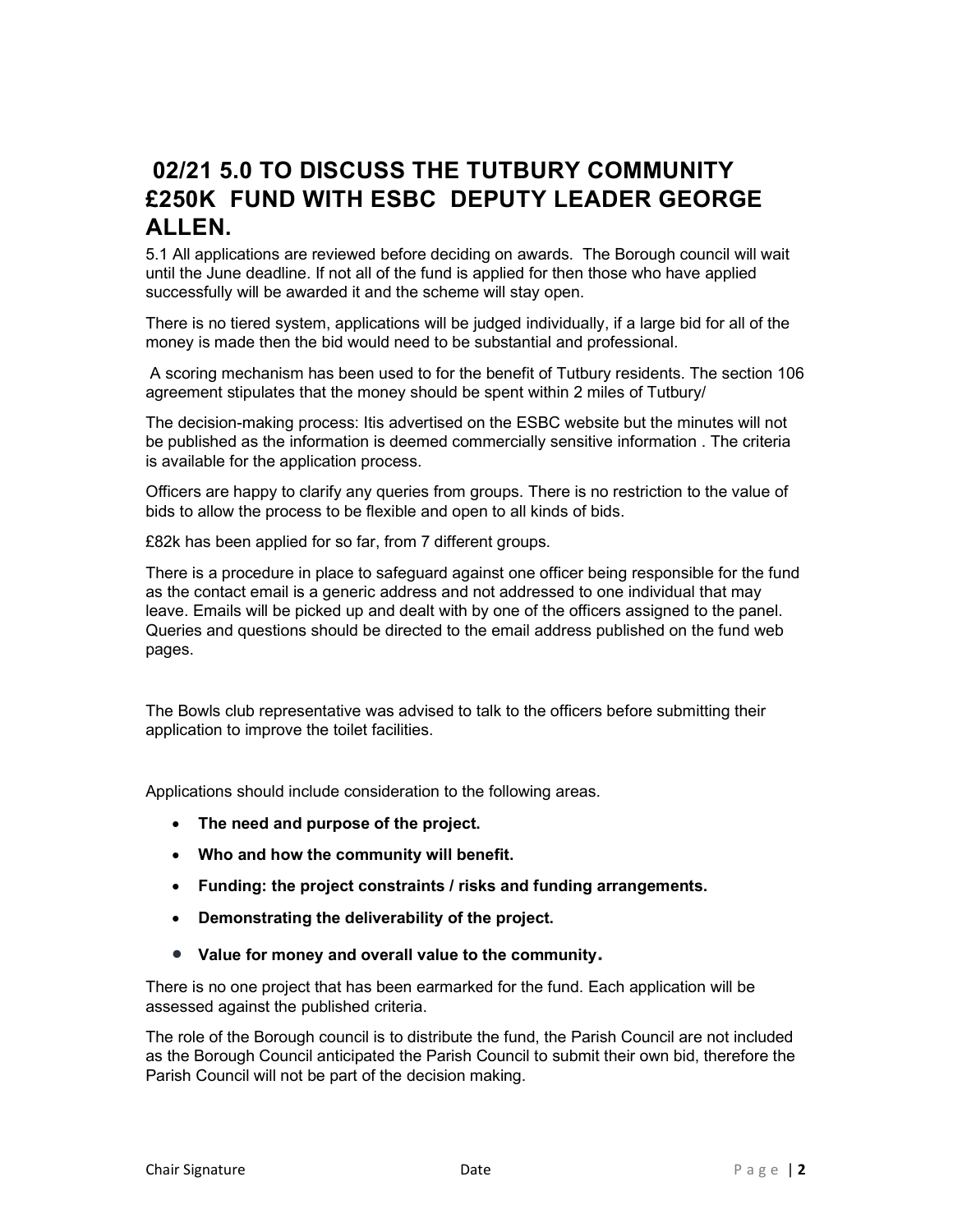### 02/21 6.0 CLERK'S REPORT INCLUDING CORRESPONDENCE.

Details of the correspondence were outlined in the Clerk's report from.

- Staffordshire Lieutenancy, Mr James T. Leavesley DL, Vice Lord-Lieutenant inviting clerks to encourage nominations for an Honours for unsung heroes that are known to the council relating to Coronavirus.
- Police report from PCO reported that overall police incidents had reduced in the area.
- The Church drain gullies have been cleared out by the existing contractor.
- There is now a mole problem on the football pitch which will needs tackling. Recommendations of contractors to be sent to the clerk.
- The .gov.uk email address clerk@tutbury.staffslc.gov.uk is not currently auto forwarding to the gmail account so some emails have not been received.
- The clerk updated the council on a recent training in the clerks report on Code of conduct and Communication and Media Strategy.

### 02/21 7.0 BOROUGH AND COUNTY COUNCIL REPORT

The clerk asked Cllr P White if he had an update from Highways regarding parking issues on Burton Street on the junction of Dove View that a resident reported. It has been suggested that a white line could mark out the junction area to indicate that the area should be left clear. However, Cllr White reported this would likely not be included in the forthcoming Traffic Regulation order work.

Green Lane exit road safety report:- A request for clarification received from parishioners Cllr White has not yet received the report but is expecting it next month. The traffic Regulation restrictions changes will also commence in March.

Bin Provision- Borough Cllr G Raybould reported things are taking longer due to Covid restrictions and lack of face-to-face meetings. Two bins have been replaced, however, there is a backlog 28 bins to be replaced.

Air monitoring in the village- Cllr G Raybould met with officer to get air monitoring installed near the school. A permit and licences have to be granted. The Agency are working in Horninglow in 2 weeks. However, due to Covid there is a backlog of work.

A member reported that there was a deep pothole at the Junction near the Post Office it had been reported but needed urgent attention. Cllr White had made Highways aware of the priority required for this. Cllr Raybould has Line sprayed around it to highlight it.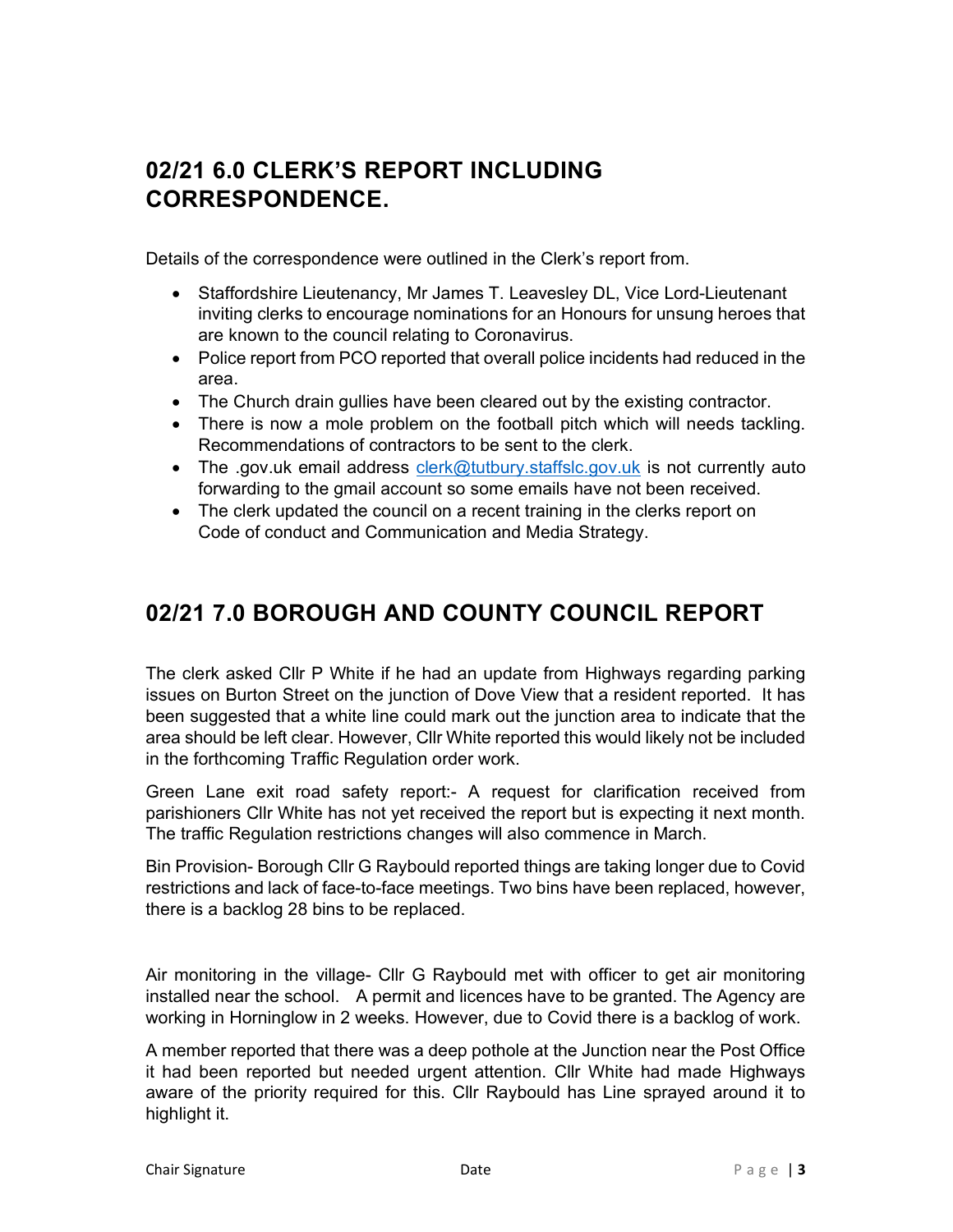Members questioned the Borough Cllrs when the trees would be replanted on Heritage Park, when the bins would be installed and if the roads will be adopted? Cllr Raybould has also received 15 other questions from Heritage Park residents, and he suggested inviting the site manager to a parish meeting to answer these. Parish Cllrs agreed that this would be a good idea. This will be arranged with the clerk.

Borough Cllr Gaskin reported that a grant of £620 had been awarded to the Patients forum for new Defibrillator batteries, by the Borough Councillor fund.

### 02/218.0 TO APPROVE THE ACCOUNTS FOR PAYMENT.

| <b>Date</b>  | <b>Description</b>                      | <b>Supplier</b>                             | <b>Net</b> | <b>VAT</b>     | <b>Total</b> |
|--------------|-----------------------------------------|---------------------------------------------|------------|----------------|--------------|
| 15/02/2021   | Legionella Control                      | <b>Sterilizing Services Ltd</b>             | 36         | 7.2            | 43.2         |
| 15/02/2021   | Street cleaning and<br>maintenance      | M Guest                                     | 338        | 0              | 338          |
| 15/02/2021   | <b>Clerk Training</b>                   | Staffordshire Parish Council<br>Association | 30         | $\Omega$       | 30           |
| 15/02/2021   | <b>Cllr Training</b>                    | Staffordshire Parish Council<br>Association | 100        | $\mathbf{0}$   | 100          |
| 15/02/2021   | <b>Stationery and Postage</b>           | Karen Duffill Amazon                        | 3.32       | 0.67           | 3.99         |
| 15/02/2021   | Printer Ink                             | Karen Duffill Amazon                        | 10         | $\mathfrak{p}$ | 12           |
| 15/02/2021   | Zoom Meeting Software                   | Karen Duffill (ZOOM)                        | 91.67      | 18.33          | 110          |
| 15/02/2021   | Website domain fees                     | Karen Duffill Go Daddy                      | 59.94      | 11.99          | 71.93        |
| 15/02/2021   | <b>Clerks Salary</b>                    | <b>Karen Duffill</b>                        | 956.86     | $\Omega$       | 953.86       |
| 15/02/2021   | <b>Clerks Expenses</b>                  | Karen Duffill                               | 31         | 0              | 31           |
| 15/02/2021   | <b>Clerks Employer</b><br>Pension       | <b>Staffordshire County Pension</b><br>Fund | 297.52     | $\mathbf 0$    | 297.52       |
| 15/02/2021   | <b>Employee Pension</b><br>Contribution | <b>Staffordshire County Pension</b><br>Fund | 163.92     | $\mathbf{0}$   | 163.92       |
| 15/02/2021   | <b>National Insurance</b>               | <b>HMRC</b>                                 | 103.79     | $\mathbf 0$    | 103.79       |
|              |                                         |                                             |            |                |              |
| <b>Total</b> |                                         |                                             |            |                | 2,259.21     |

Cllrs voted to approve the payments.

#### Direct Debits

| 02/02/2021 | Changing Room Electricity<br>Supply | Opus Energy            | 37.85 | 1.89 | 39.74 |
|------------|-------------------------------------|------------------------|-------|------|-------|
| 22/01/2021 | Changing Rooms Water<br>Supply      | Pennon Water<br>annual |       |      |       |

### 02/21 9.0 8. TO DISCUSS AND APPROVE ADOPTION OF FINANCIAL REGULATIONS VERSION 2019.

An updated version with suggested changes has been distributed. Cllrs voted in favour to adopt them.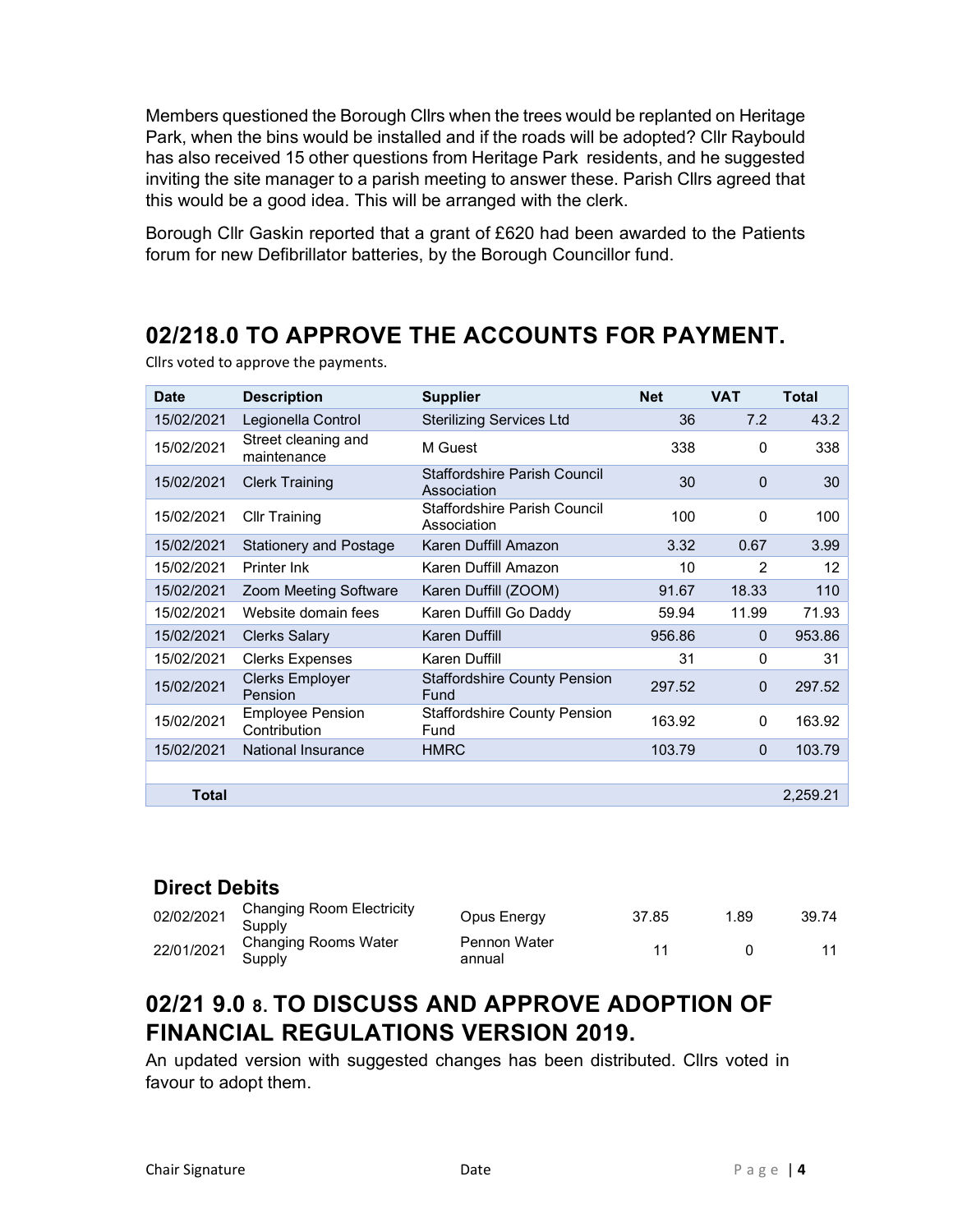#### Resolution

Cllrs voted in favour to adopt the Financial Regulations.

### 02/21 10.0 TO DISCUSS AND APPROVE THE ADOPTION OF 2021 RISK ANALYSIS.

The updated Risk Analysis with suggested changes has been distributed. Cllrs voted in favour to adopt it.

#### Resolution

Cllrs voted in favour to adopt the Risk Analysis.

### 02/21 11.0 10. TO REVIEW AND APPROVE INSURANCE RENEWAL.

The insurance specification has been received and returned and council have received the quote for a three-year renewal fee from the broker.

#### Resolution

Cllrs voted in favour of accepting the most competitive agency for a three year price and the invoice will be approved in the March meeting.

#### 02/21 12.0 TO REVIEW AND APPROVE STREET CLEANER CONTRACT RENEWAL.

Cllrs had received excellent feedback on the work of the existing street and environmental contractor. The clerk informed Cllrs that she was willing to continue under the existing terms of the control. Cllrs agreed that she was really good and conscientious.

#### Resolution

Cllrs voted in favour to renew the existing street and environmental contract.

#### 02/2113.0 TO REVIEW AND APPROVE A COVID GRANT POLICY

A member distributed a new application for groups to apply for Covid related expenses. Groups should be able to provide evidence of their constitution the same as the existing grant. Ideally audited accounts, bank statements and constitution documentation.

This could be open to groups operating in support of helping people for Covid and is an extension to the existing grant scheme. The new form will be added to the website. The Parish Council does not have an official social media presence to advertise this.